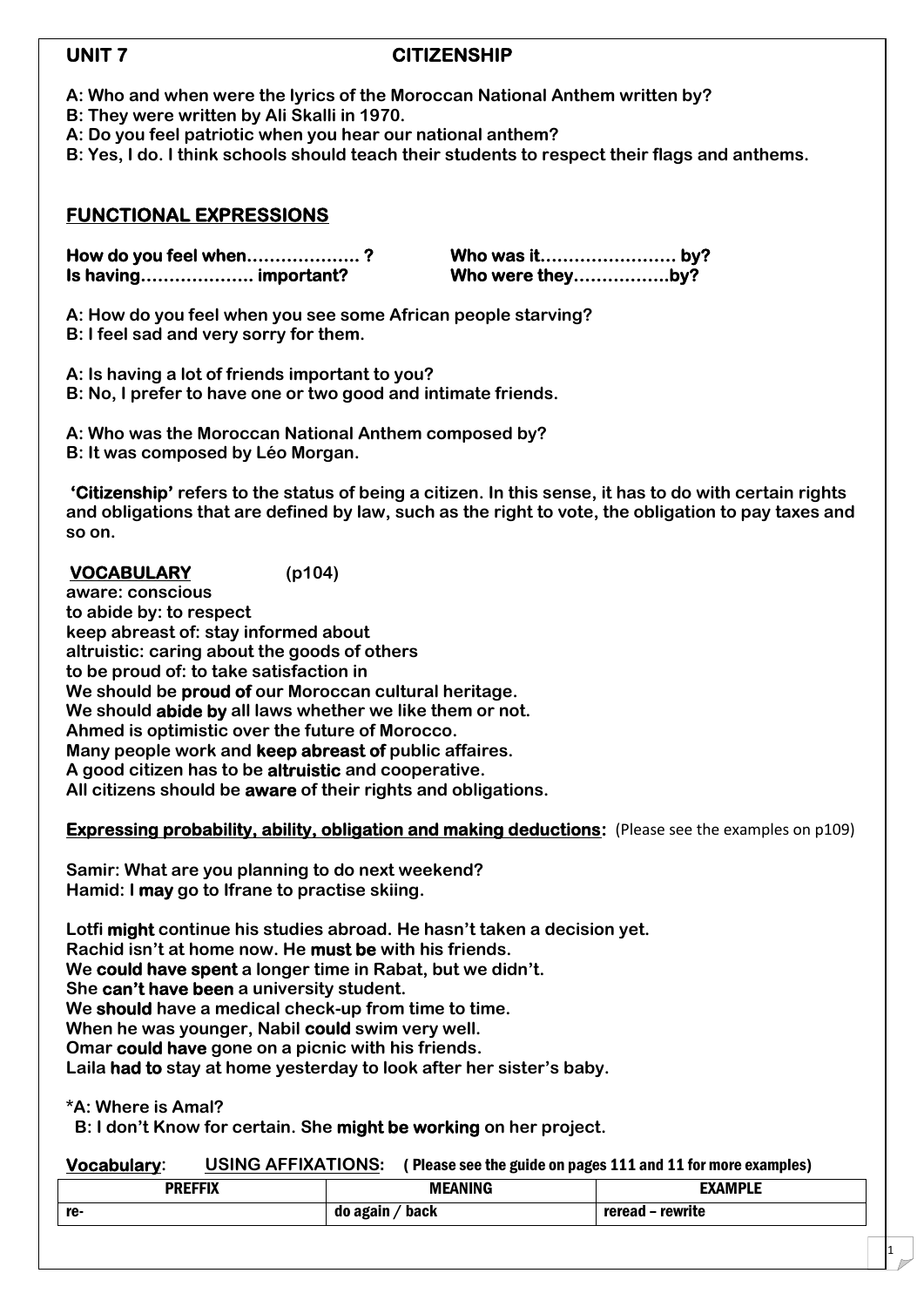| en-    | make - cause to be - put into | enlarge - enrich - encircle         |  |
|--------|-------------------------------|-------------------------------------|--|
| de-    | remove                        | demotivate - debone                 |  |
| pre-   | before / earlier              | pretest - preplan - prehistoric     |  |
| post-  | after                         | post-war; post-graduate             |  |
| pro-   | for / in favour of            | pro-abortion - pro-American         |  |
| anti-  | against                       | anti-war - anti-nuclear weapons     |  |
| over-  | too much / excessively        | oversleep - over-populated          |  |
| under- | not enough / too little       | underpaid - undercook - underworked |  |
| mis-   | wrongly / badly               | misunderstand - mishear             |  |
| self-  | by oneself                    | self-educated - self-sufficient     |  |
| non-   | not connected with / not      | non-governmental - non-violence     |  |
| ex-    | former                        | ex-president - ex-wife              |  |
| sub-   | under                         | submarine - subway - submarine      |  |
| CO-    | together / with               | co-manage - co-author               |  |
| bi-    | two / twice                   | bilingual - biannual                |  |
| out-   | more than / outdo another     | outnumber - outweigh                |  |
| hyper- | very / above / over           | hyper-critical - hyper-sensitive    |  |
| auto-  | of or by oneself / self       | autograph - autobiography           |  |

### **Examples:**

**Salma didn't get the job because of her inexperience in marketing.**

**It illegal to sell drugs.**

**Irregular school attendance is a bad thing.**

**I don't like dishonest people.**

**Football hooliganism is a antisocial behaviour. We should stamp it out.**

**Citizenship often implies working towards the betterment of one's community.**

**Morocco is a member of the Islamic organization.**

**In 1953 the Moroccan people did not accept the replacement of Sultan Mohammed V by the unpopular Ben Arafa, Whose reign was illegitimate.**

**Last week I read the autobiography of my favourite playwright.**

**Morocco recovered its political independence on March 2, 1956.**

**Passengers must fasten their belts before the planes take off land down.**

**The students asked the teacher to simplify the instructions for them.**

**My friend Amina decorated her bedroom beautifully.**

**The freedom of speech, democracy, collaboration and happiness are some of the values Yassine believes in.**

**Catchy: 1. attractive or appealing** → **A catchy idea for a TV series.**

- 2. easily remembered  $\rightarrow$  A song with a catchy tune.
- **3. tricky; deceptive**  $\rightarrow$  **A catchy question on an exam.**

### **Writing:**

### **Sports as a means of building body and character:**

It's given fact that practising sports has a very great importance. Sport contributes to building our bodies perfectly. It's the best solution to obesity .It also leads to intelligence because a sound reason is in a sound body. Sports also accustom us to great values such as team-work, co-operation, punctuality, self-reliance and ambition. Nowadays, the government gives due care to sports activities. New clubs and stadiums are set up all over the country. Sports competitions are hold everywhere to encourage our youth to do their best and become a strong generation. Unless you practise sport, you will be weak, lazy and aimless.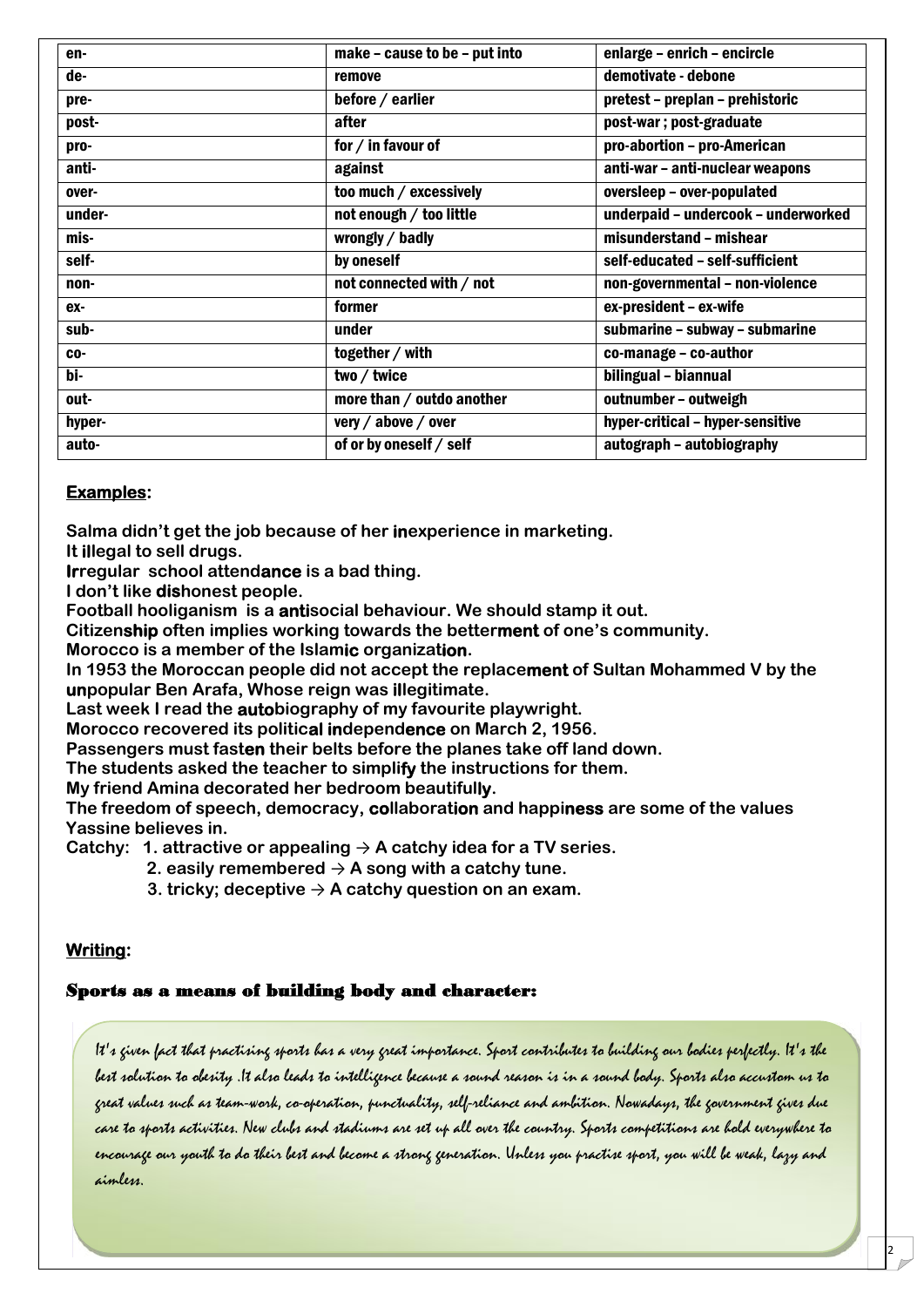## **UNIT 7 Insights into English**

3

| <b>Page 109</b>                                                                           | <b>EXAMPLES</b>                                                                                                                                                                                  | <b>FORM</b>                                    | <b>TIME REFERENCE</b>                          |
|-------------------------------------------------------------------------------------------|--------------------------------------------------------------------------------------------------------------------------------------------------------------------------------------------------|------------------------------------------------|------------------------------------------------|
| <b>Ability</b><br><b>Probability</b><br><b>Obligation</b><br>obligation<br><b>Ability</b> | can work hours and hours.<br>I may apply for a scholarship.<br>I should have a medical check-up.<br>I had to wear a tie for the interview.<br>When I was younger, I could play football<br>well. | Modal + Simple verb<br>(infinitive without to) | <b>Present</b><br><b>Future</b><br><b>Past</b> |
| <b>Probability</b><br><b>Making deduction</b>                                             | He might be joking!<br>You must be joking!                                                                                                                                                       | Modal + continuous form                        | <b>Present</b>                                 |
| <b>Making deduction</b><br><b>Probability</b><br><b>Ability</b>                           | You can't have been serious!<br>My classmate might have gone on holiday.<br>I could have sent him an e-mail.                                                                                     | <b>Perfect Modals</b>                          | Past                                           |
| <b>Ability</b>                                                                            | They might have been making arrangements<br>for their holiday up north.                                                                                                                          | <b>Perfect Modals</b>                          | Past                                           |

### **Dialogue:** (page 110)

Journalist: The team coach has been away for a week now. When is going to return

home.

Press secretary: Well, I can't really be certain. He may / might stay longer. perhaps three more days.

Journalist: Is he having a good time?

Press secretary: He must be having a wonderful time because he simply does not want to leave.

Journalist: What did he do this morning?

Press secretary: I can't say for sure, but he might have talks with a Moroccan player in Liverpool.

Journalist: What is he doing now?

Press secretary: He may be resting, or he may be talking to English coaches. I don't know for certain.

### **Dialogue: Advice please!**

- **A: Can't you see children dying?**
- **B: What do you think I should do?**
- **A: I think you should help them.**
- **B: What do you suggest to help these children?**
- **A: May be you should help feeding them and curing their illness.**
- **B: What would you do in this situation?**
- **A: If I were you, I would participate in building shelters and hospitals for them.**

# **He asks me if I can do it**

### **Reporting statements, questions and commands in the present and the past**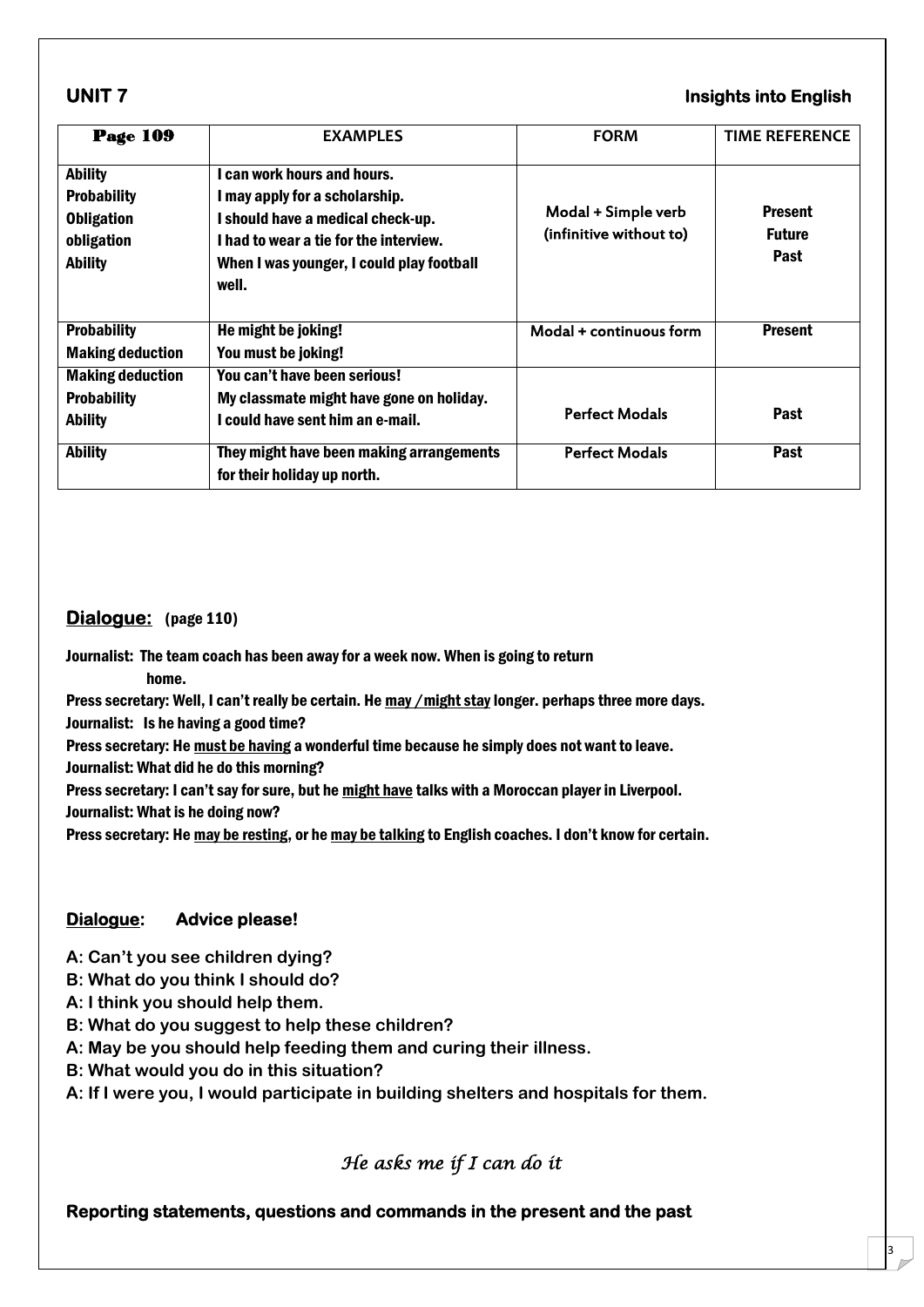"Citizenship includes civic virtues and duties," the teacher always states. The teacher always states that citizenship includes civic virtues and duties.

"What is fairness? Some students ask the teacher. Some students ask their teacher what fairness is.

"Always express your gratitude," my mother often reminds me. My mother often reminds me **to** always **express** my gratitude.

"How do you define a good citizen?", Brahim asked his friend. Brahim **asked** his friend **how he defined** a good citizen.

"Is civility similar to politeness?", Brahim wonders. Brahim wonders **if** civility **is** similar to politeness.

"Responsibility means being in charge of our choices and our lives." The quote **states that** responsibility means being in charge of our choices and our lives.

"What does fairness involve?" Students **ask** their teacher what fairness involves.

"Fairness involves issues of equality and impartiality" The teacher **replies that** fairness involves issues of equality and impartiality.

"Never judge others without prior knowledge. Judge them only on their character, abilities and conduct." He always **warns** them not to judge others without prior knowledge, and to judge them only on their character, abilities and conduct.

4

"Did you watch yesterday's show about citizenship?" My friend **wants to know if** I watched yesterday's show about citizenship.

"Fill in this application form to become a member." A member of the association **told the volunteer** to fill in the application form to become a member?

"How can help in sensitizing people to become good citizens?" The volunteer **wanted to know** how he could help in sensitizing people to become good citizens.

"Don't underestimate voluntary work." He **advised the audience** not to underestimate voluntary work.

"A lot of people participated in the campaign." **He reported that** a lot of people had participated in the campaign.

"I will participate in a conference on citizenship." Ann **told Betty that** she would participate in a conference on citizenship. "Are you invited there?" Betty **asked Ann** whether she was invited there. "How long are you going to stay there?" She **wanted to know** how long she was going to stay there.

"Please, bring me a copy of the annual report."